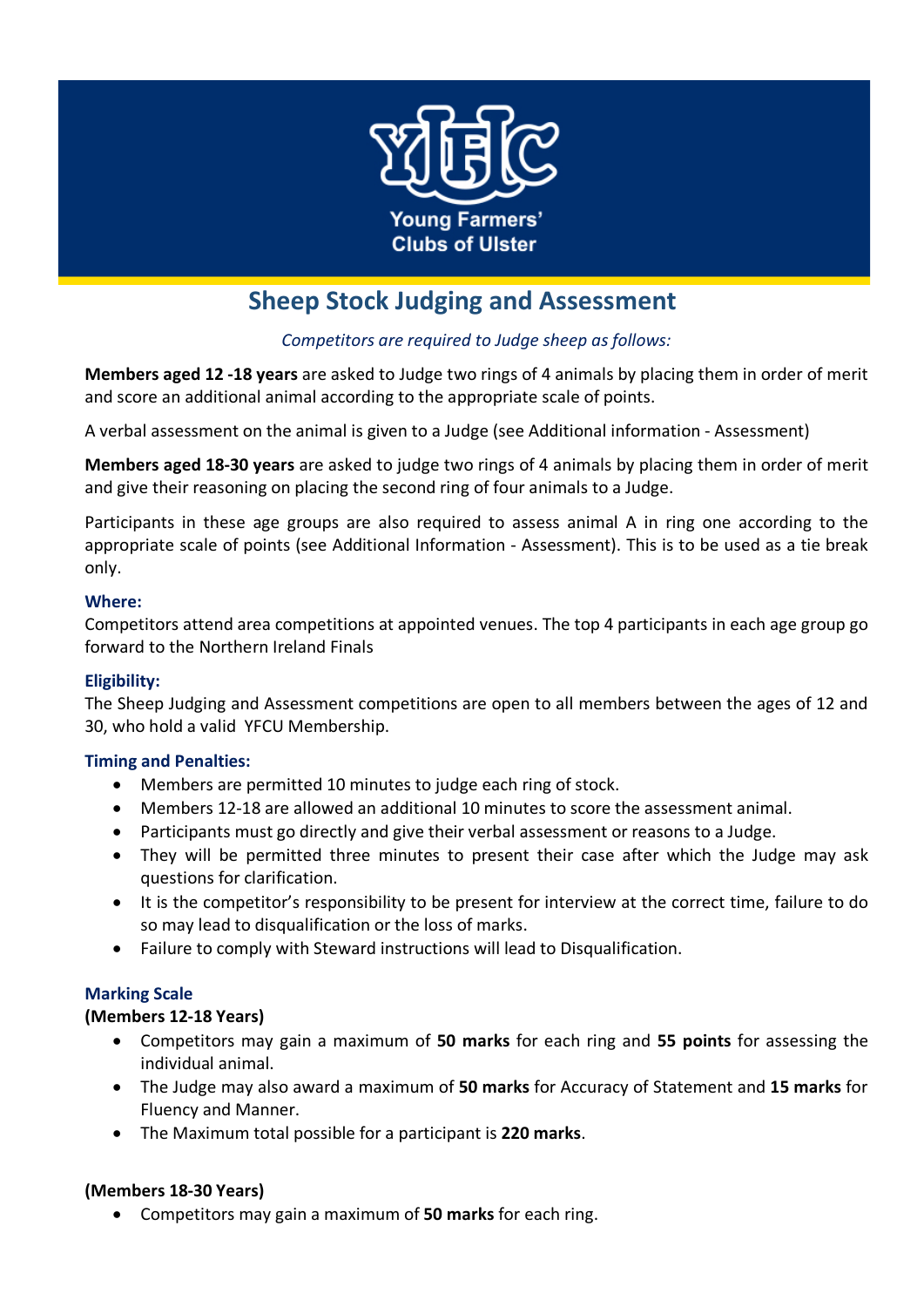- The Judge may also award a maximum of **50 marks** for Accuracy Of Statement and **15 marks** for Fluency and Manner.
- The maximum total possible **165 marks**.

## **Closing Date:**

The closing date for entries will be provided by HQ.

### **Proficiencies:**

Proficiencies will be awarded on marks gained at area competitions.

### **Prizes:**

Cups will be awarded at the Northern Ireland Finals.

# **Discipline:**

Clubs must appoint one person to be responsible for their members' behaviour during the event.

### **Protests:**

See Protests in General Rules Section.

### **Additional Information:**

### **STOCK:**

- Competitors may be asked to judge any of the following types (shorn or unshorn);
	- a) Any pure bred ewe, including Blackface.
	- b) Any Crossbred Ewe.
	- c) Hoggets.
	- d) Ewe lambs for breeding.
- Where possible the selection should be from a, b or c.
- All Female stock should be judged on commercial lines and taken as clinically correct; therefore no teats shall be drawn.
- Unless the steward directs participants to the contrary, the udder should otherwise be judged and assessed as usual.

#### **ASSESSMENT:**

- In Addition to placing the two rings of stock, competitors also have to assess an individual animal according to the marking scale set out overleaf.
- Members aged 18-30 years assess animal "A" in ring one (Tie Break)
- Members aged 12-18 years assess an individual animal once they have judged ring 2.
- Note, since the Executive Committee wishes to maintain a desirable ratio between the marks for the two rings and the assessment, only half the marks for assessment will be counted in **(110/2=55)**

| <b>Heading</b>                         | Max. |
|----------------------------------------|------|
| General Appearance and Conformation to | 20   |
| breed or cross-breed type.             |      |
| Head, Ears and Neck                    | 10   |
| Mouth*                                 | 10   |
| <b>Body Size</b>                       | 25   |
| Back, Hindquarters, Udder              | 20   |
| Fleece or (if Shorn) Fleece Potential* | 10   |
| Legs and Feet 15                       |      |
| <b>TOTAL</b>                           |      |

\*The heading Mouth is meant to include muzzle.

\*Fleece Potential is defined as the degree to which signs of:

- (a) hair and coloured fibres are absent and
- (b) an even, dense, vigorous growth of quality wool, including belly wool, is present.